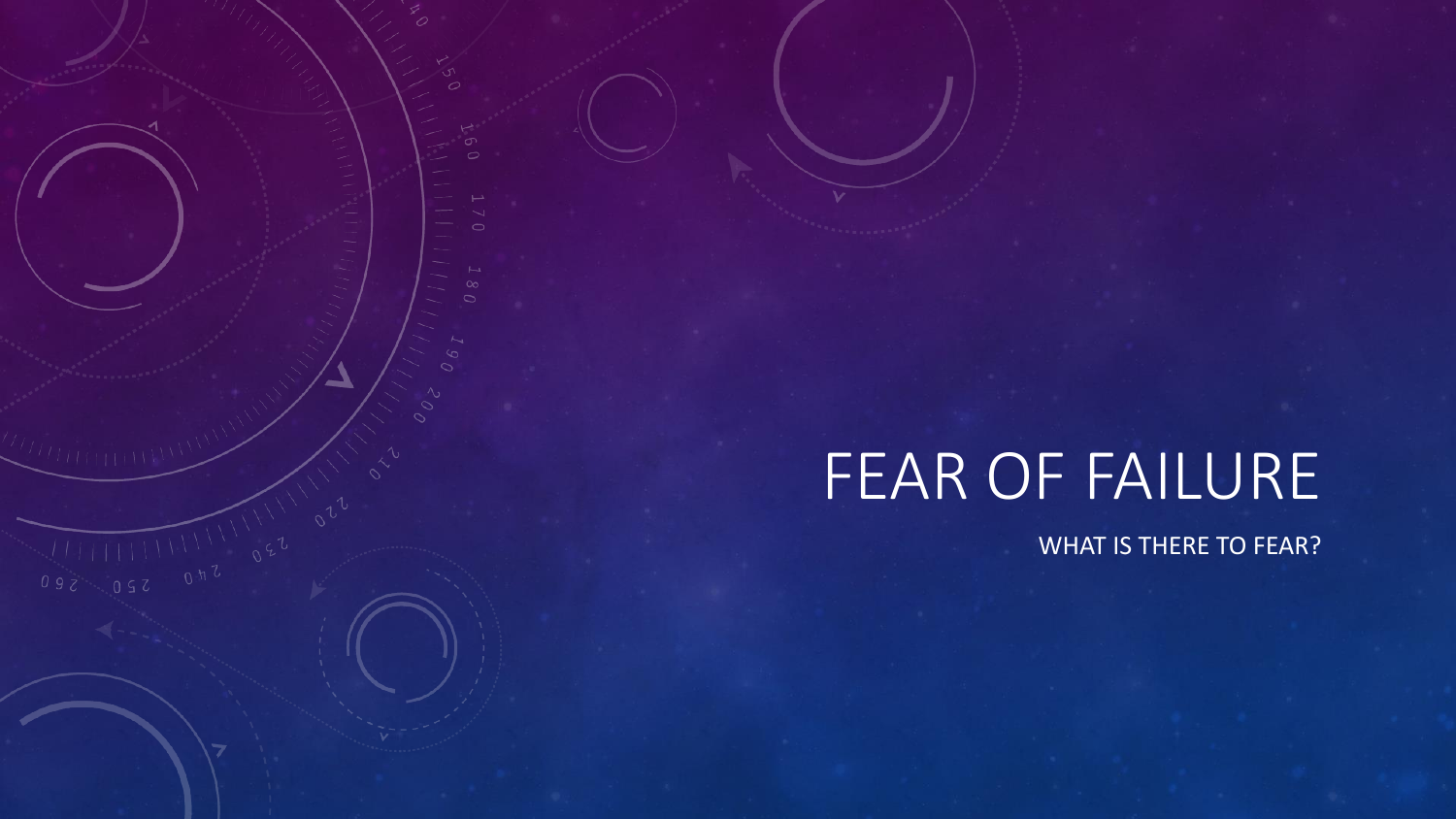When confronted with a difficult situation, a person with an outstanding attitude makes the best of it while he gets the worst of it. Life can be likened to a grindstone. Whether it grinds you down or polishes you depends on what you are made of.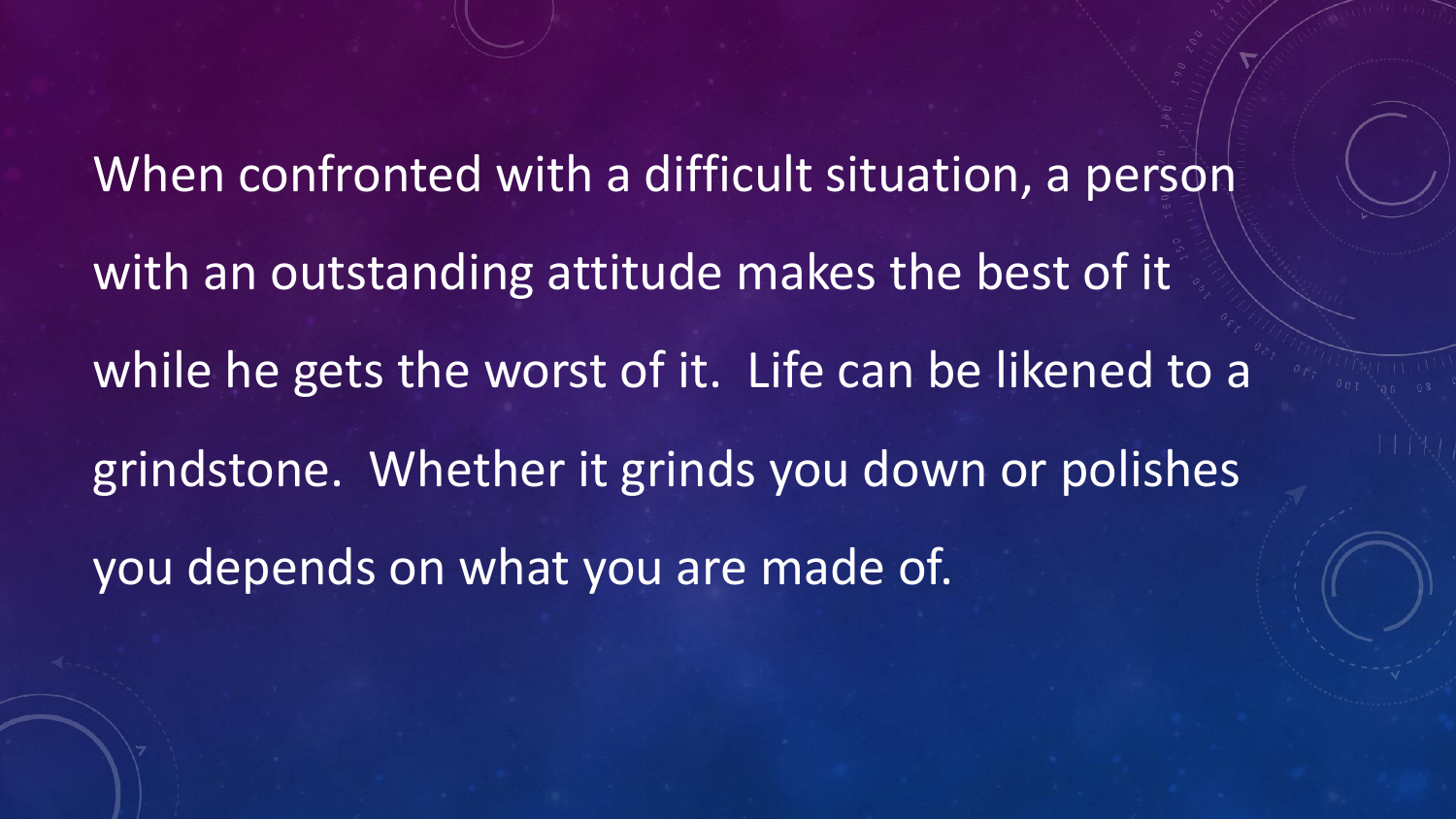Few people knew Abraham Lincoln until the great weight of the Civil War showed his character. Robinson Crusoe was written in prison. John Bunyan wrote *Pilgrim's Progress* in the Bedford jail. Sir Walter Raleigh wrote *The History of the World* during a thirteen year imprisonment. Luther translated the Bible while confined in the castle of Wartburg. Beethoven was almost totally deaf and burdened with sorrow when he produced his greatest works.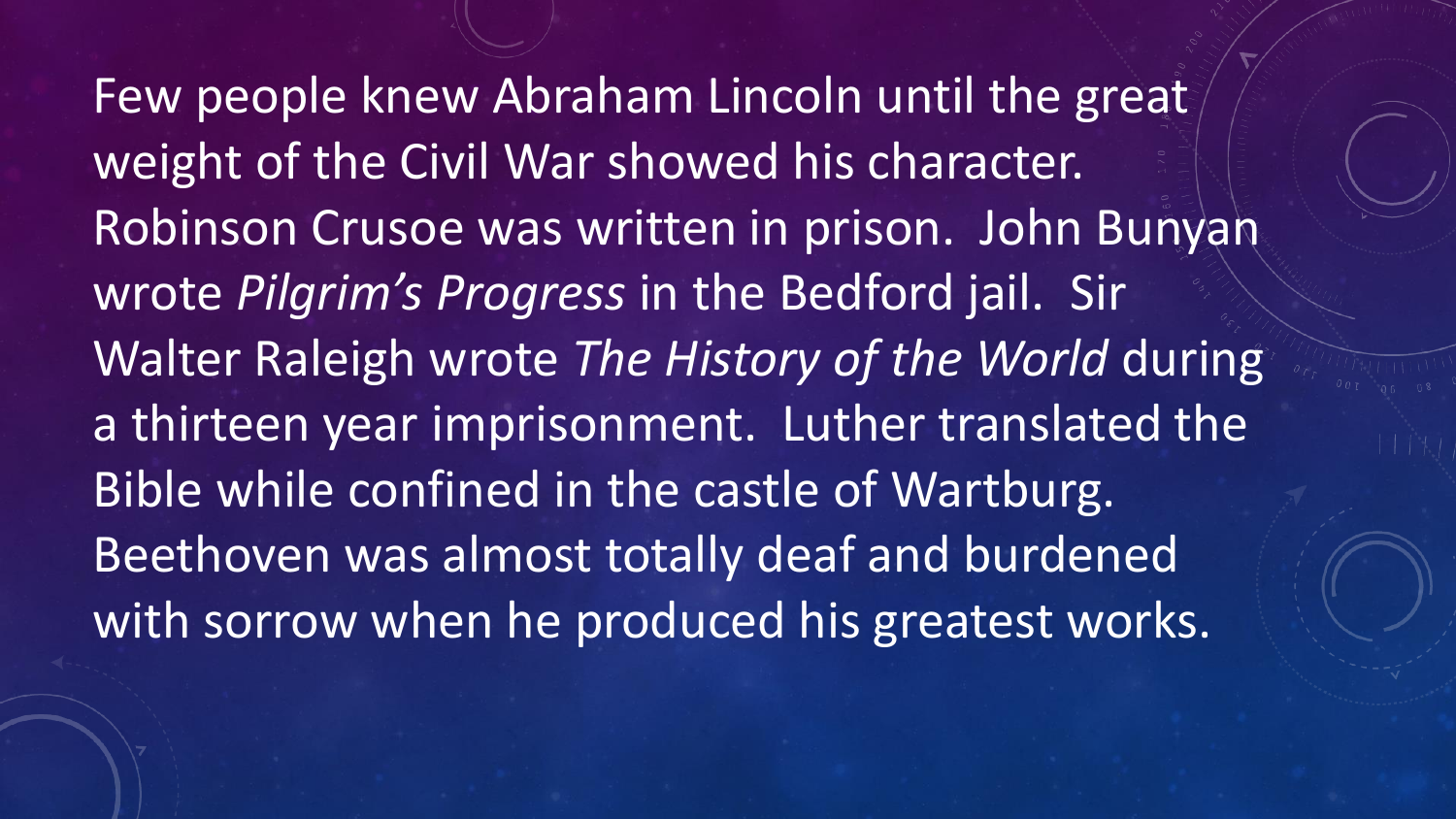When God wants to educate a man, He does not send him to the school of graces but to the school of necessities. Through the pit and the dungeon, Joseph came to the throne. Moses tended sheep in the desert before God called him for service. Peter, humbled and broken by his denial of Christ, heeded the command to "Feed My sheep."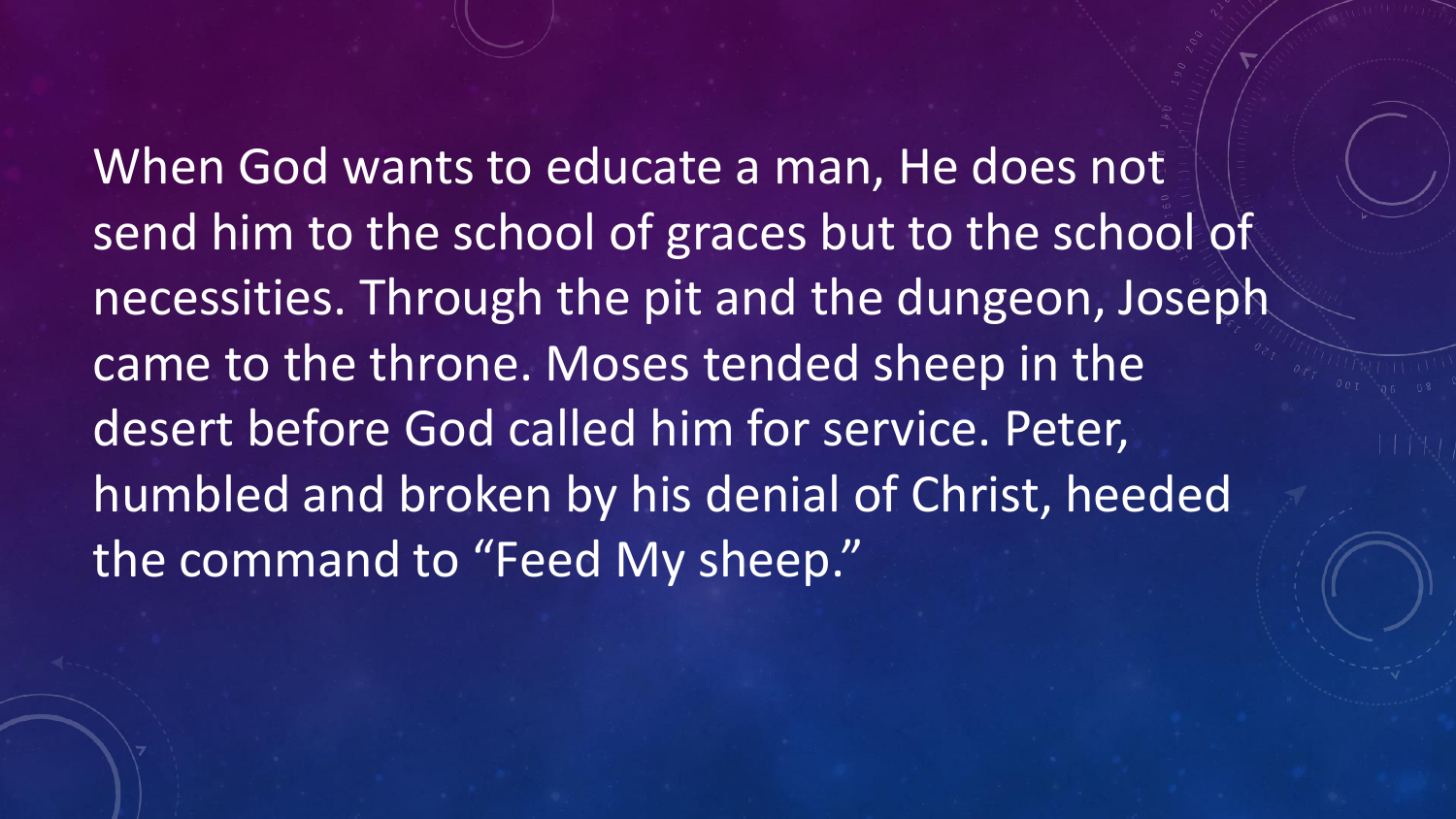Great leaders emerge when crises occur. In the lives of people who achieve, terrible troubles force them to rise above the commonplace. Not only do they find the answers, but they discover a tremendous power within themselves. Like a groundswell far out in the ocean, this force within explodes into a mighty wave when circumstances seem to overcome. Then out steps the athlete, the author, the statesman, the scientist, or the businessman. David Sarnoff said, "There is plenty of security in the cemetery; I long for opportunity."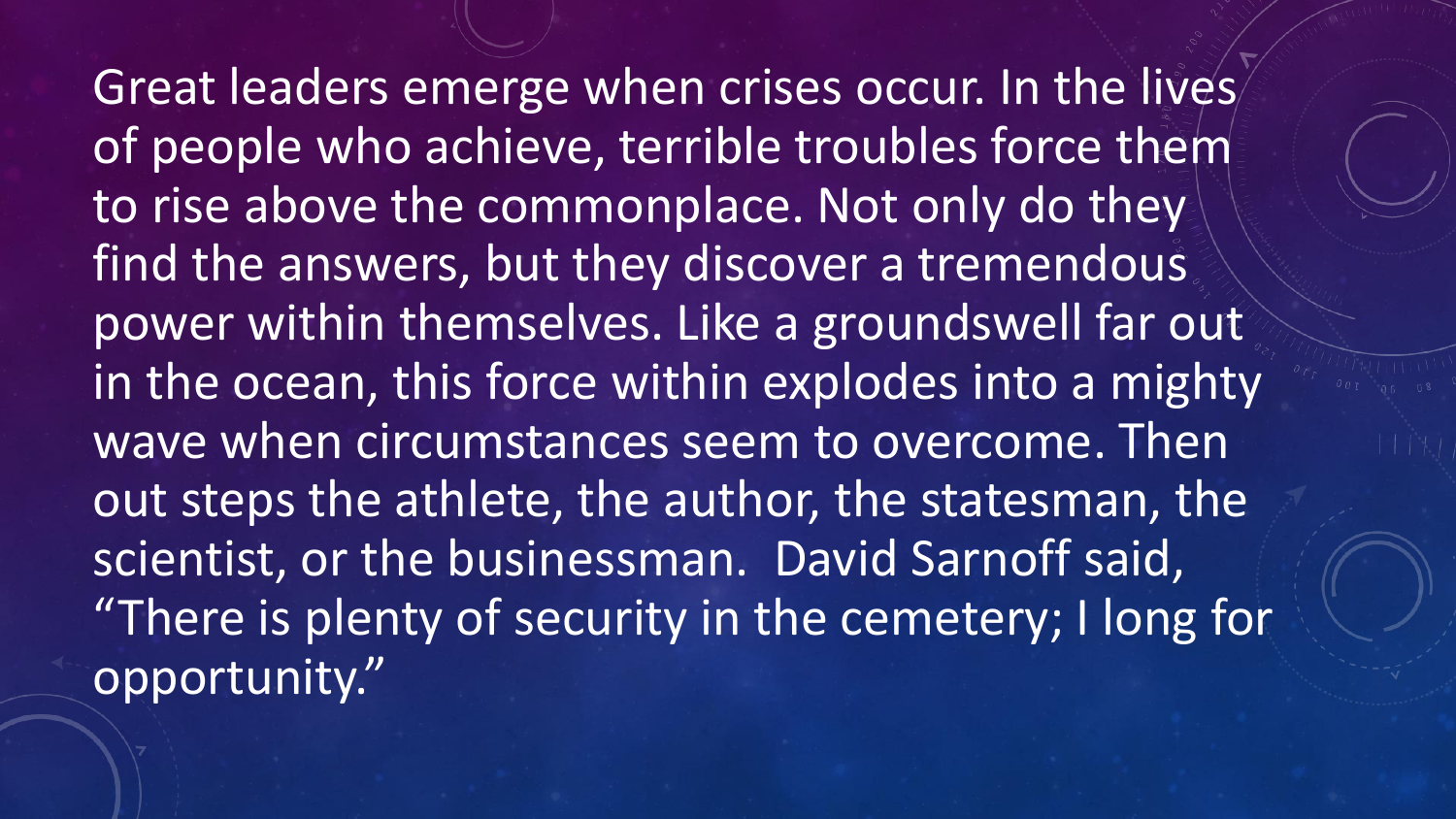# "ONLY THING WE HAVE TO FEAR IS FEAR ITSELF" -FDR

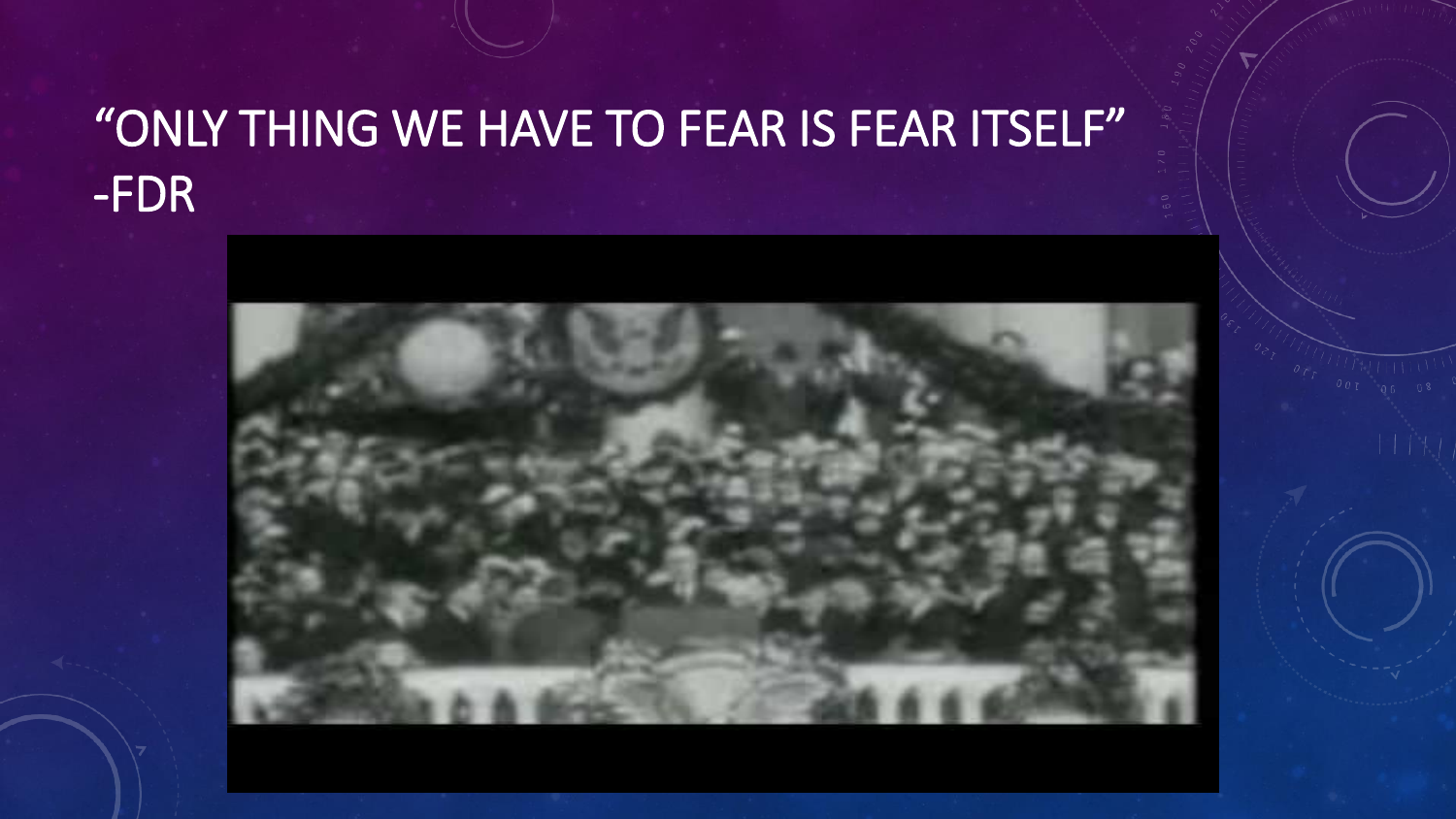#### FEAR OF FAILURE IN SPORTS

# *"Show me a guy who is afraid to look bad, and I'll show you a guy that you can beat every day."*

-Lou Brock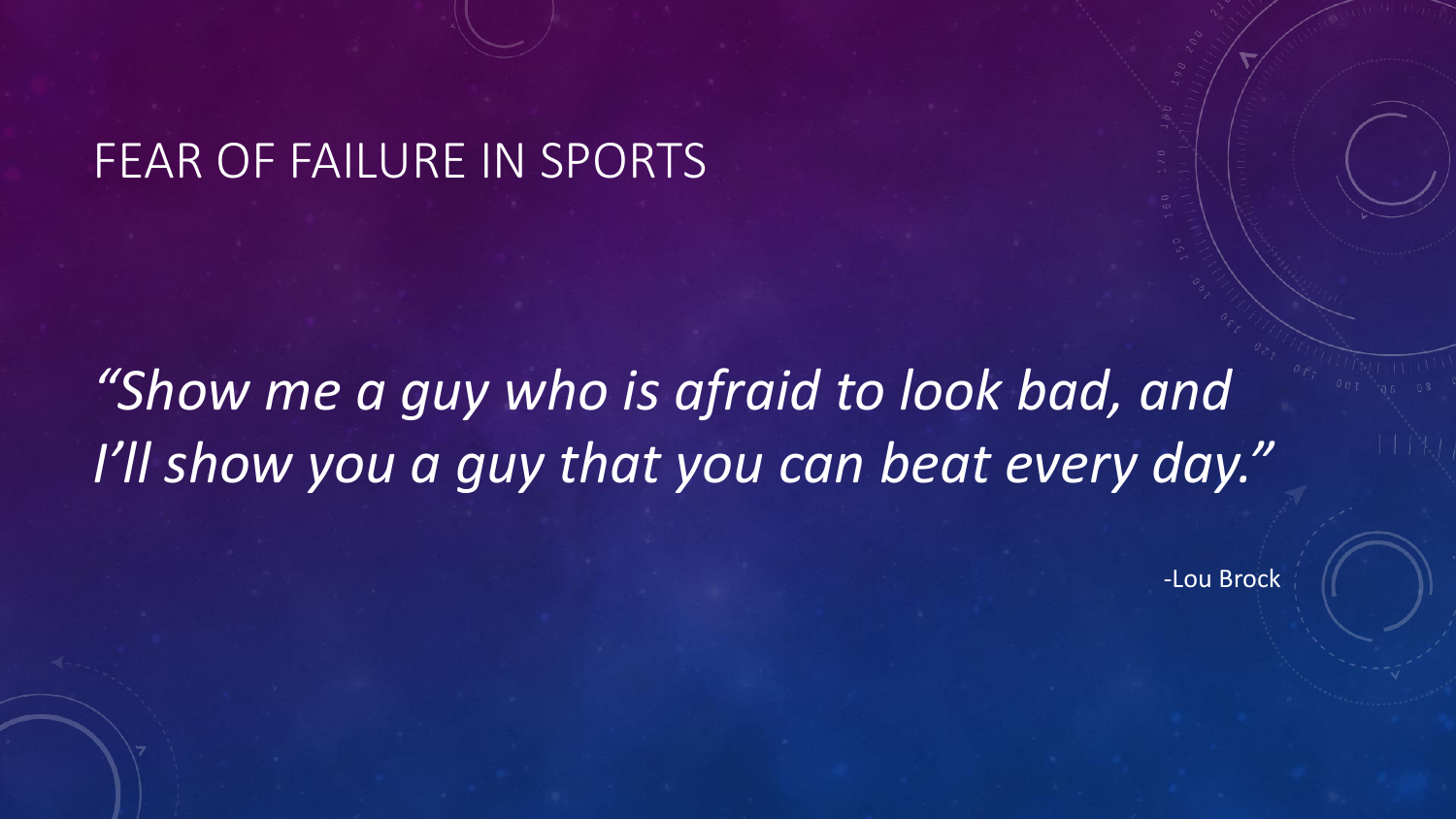# WHAT IS FAILURE?

- It's part of being human / taking risk
- Its all in how you look at it (perspective)
- It can **be a great teaching/ learning tool**
- **It only becomes a true failure if we continue to repeated the same failing actions over and over**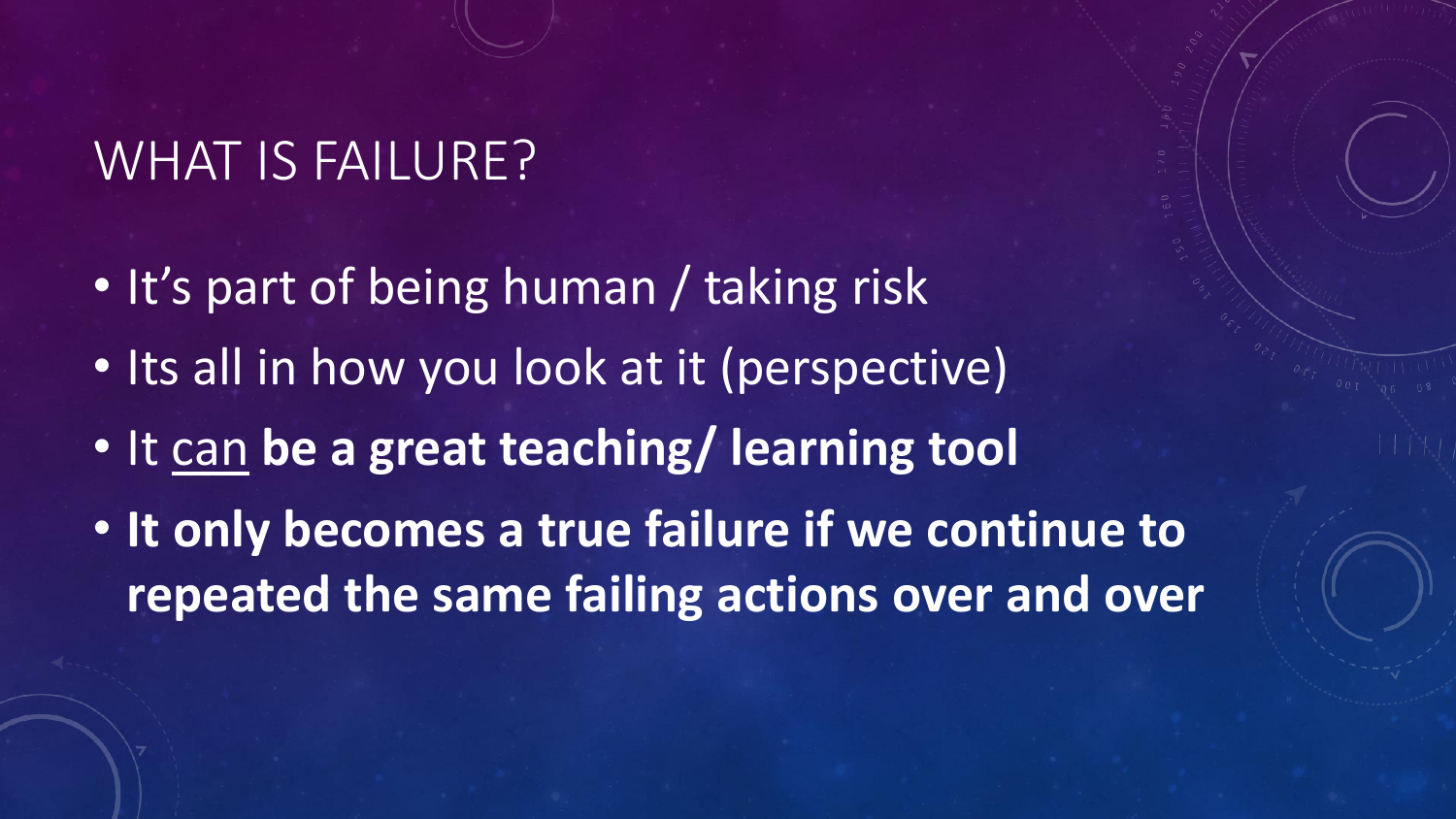## FAILING IS PART OF TAKING RISK

- What are some things in history done that were considered impossible to do?
	- Fly
	- Land on moon
	- Transplant organs
	- The list is infinite
- In sports?
	- 4 min mile
	- 4 NCAA titles
	- Rulon, Dake…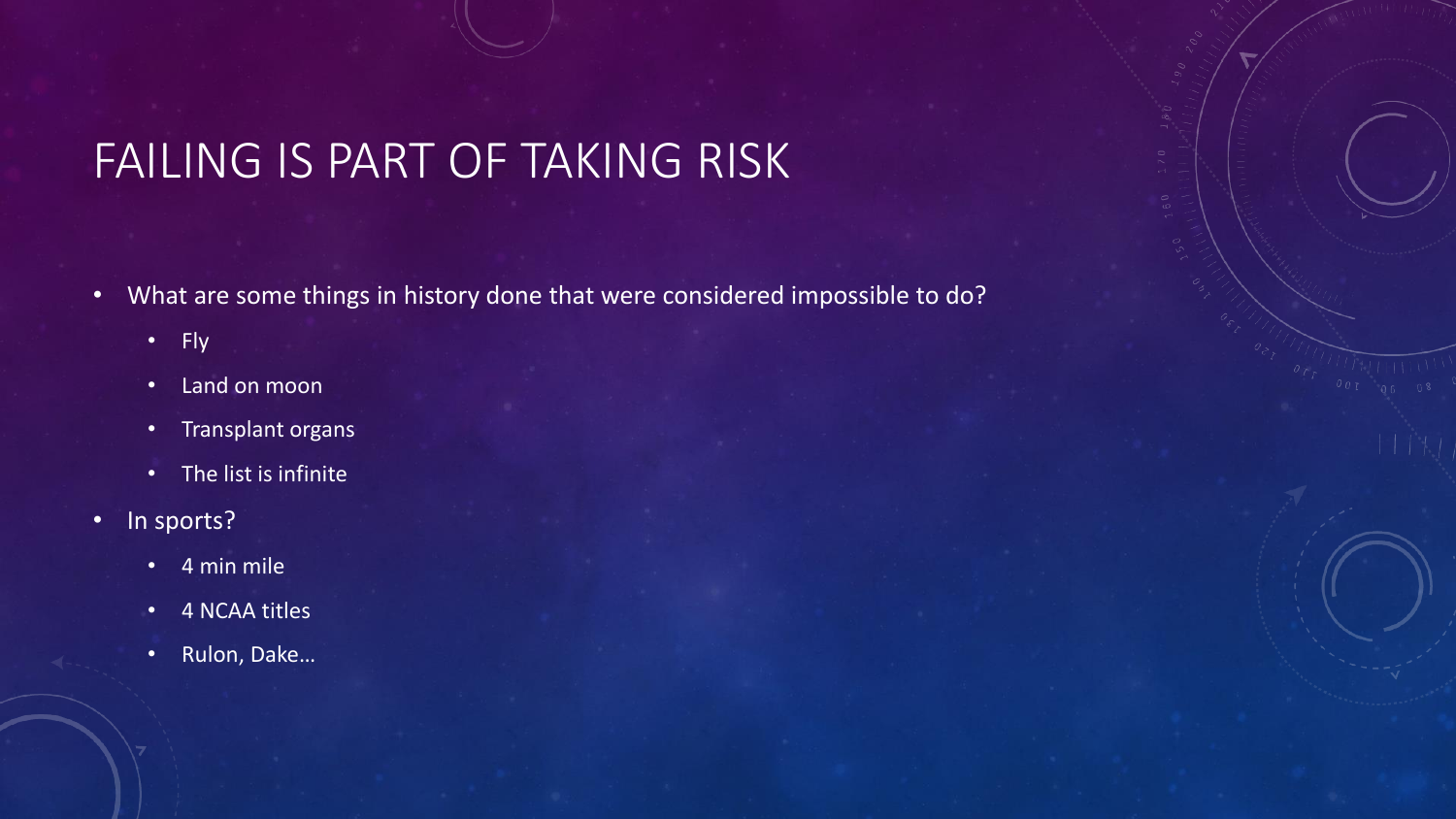#### PERSPECTIVE

- Two people could have the same exact experiences, but yet have very different perceptions of the outcomes
- The first important step in weathering failure is learning how not to personalize it- making sure you know that your failure does not make you a failure.
- "We are all faced with great opportunities- brilliantly disguised as impossible situations"
	- Arnold Schwarzenegger (thoughts on when someone told him it couldn't be done)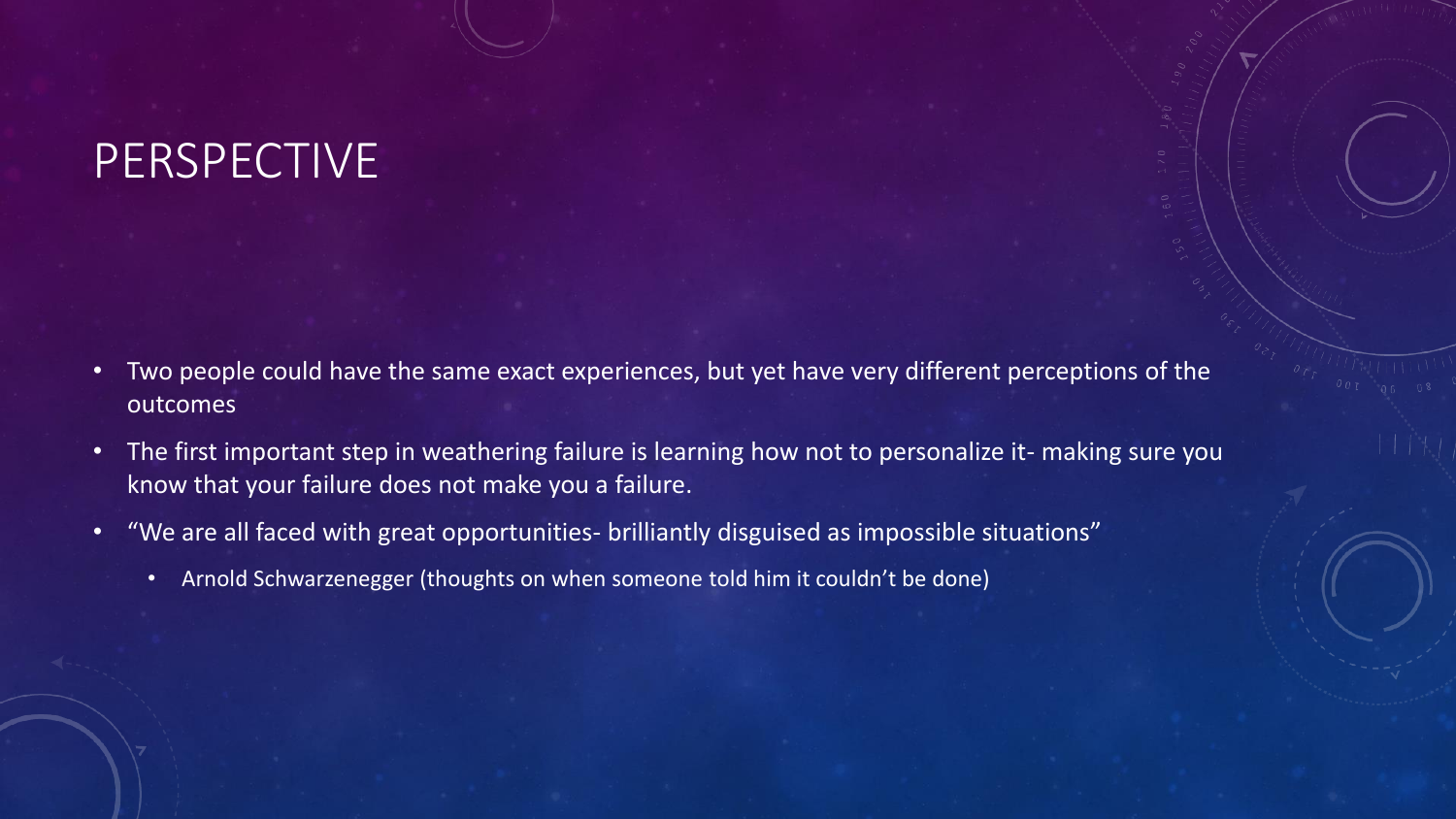## IT CAN BE A GREAT TEACHING/ LEARNING TOOL

- To achieve your dreams, you must embrace adversity and make failure a regular part of your life. If you're not failing you're probably not moving forward.
- In wrestling you will never know if you can
	- Get out of legs until you sit and try
	- Finish a takedown until you attack legs
	- Beat anyone tough until you run a pace on them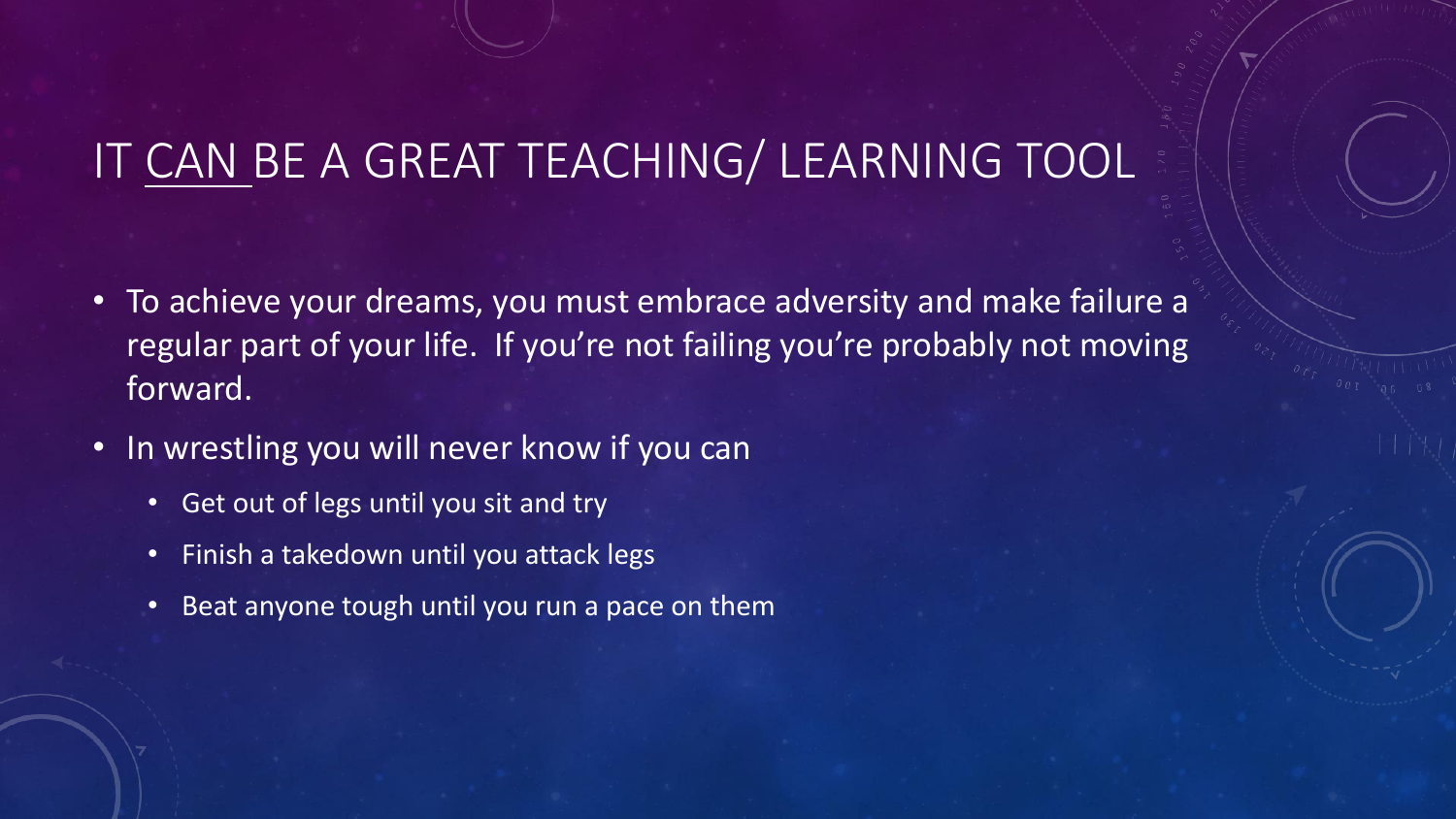#### IT IS NOT A LEARNING TOOL IF YOU CONTINUE TO PERFORM THE SAME UNSUCCESSFUL ACTIONS OVER AND OVER AGAIN

- Tom Caron- National Wrestling Hall of Fame Inductee, Outstanding American
	- High school and college wrestler, Businessman
	- *"I enjoy seeing people that worked hard and were basically honest, good people and giving them the opportunity to fail. They have to earn the right to succeed…"*
	- *"Wrestling is an excellent teacher. It's an excellent tutor for going into business. One thing it teaches you is that you don't keep trying to do the same thing if it doesn't work…"*
	- Recently started fighting cancer with a 7.5% chance of survival over 2 years
		- *"I approach it like you would a wrestling match or business. You can cry, 'oh me, oh my,' or you can go forward"*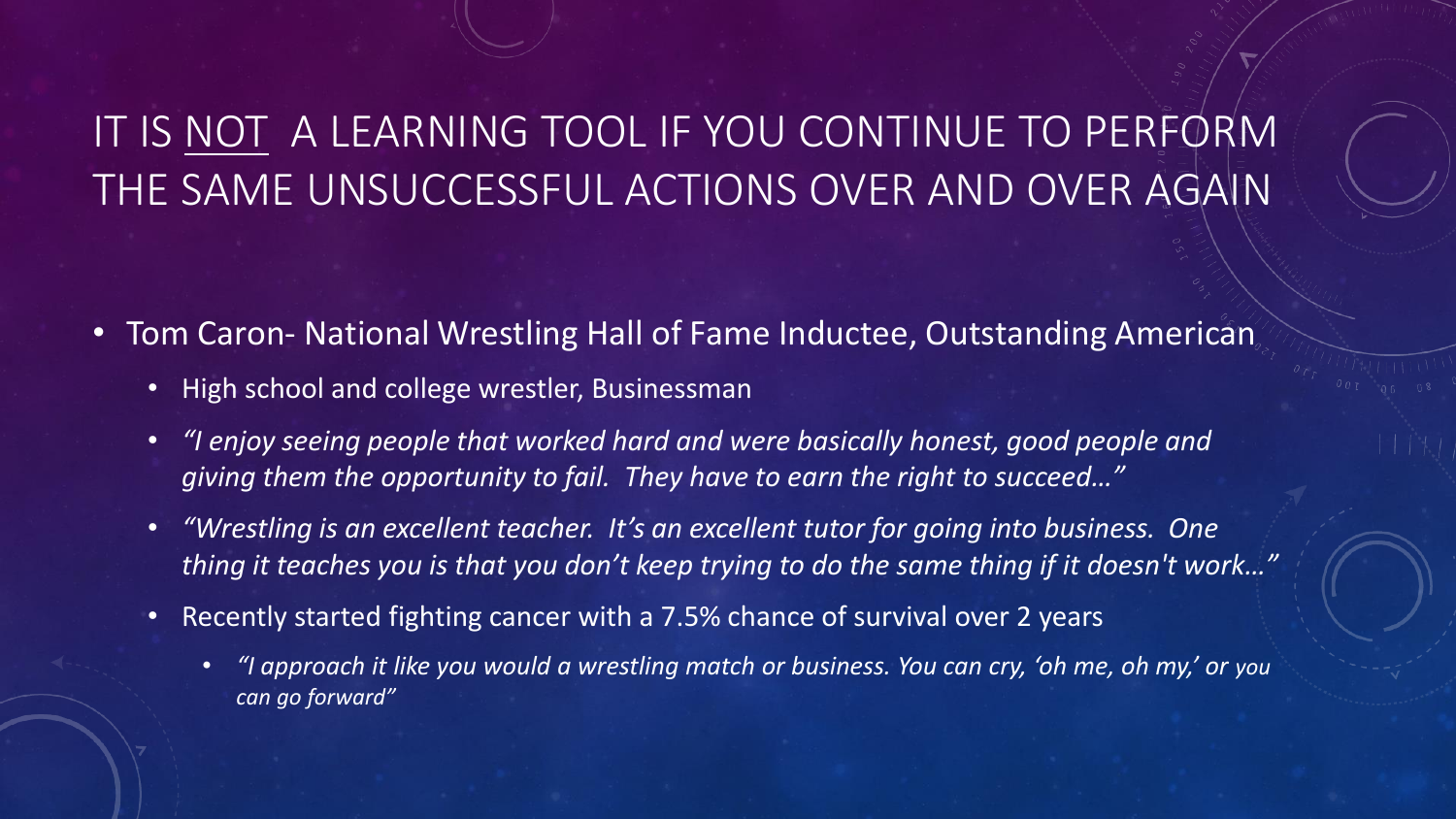IT ONLY BECOMES A TRUE FAILURE IF WE CONTINUE TO REPEATED THE SAME FAILING ACTIONS OVER AND OVER

# • Examples in wrestling

- Technical
- Mental
- Preparation
	- Who is the only person that knows if you are totally committed to the process?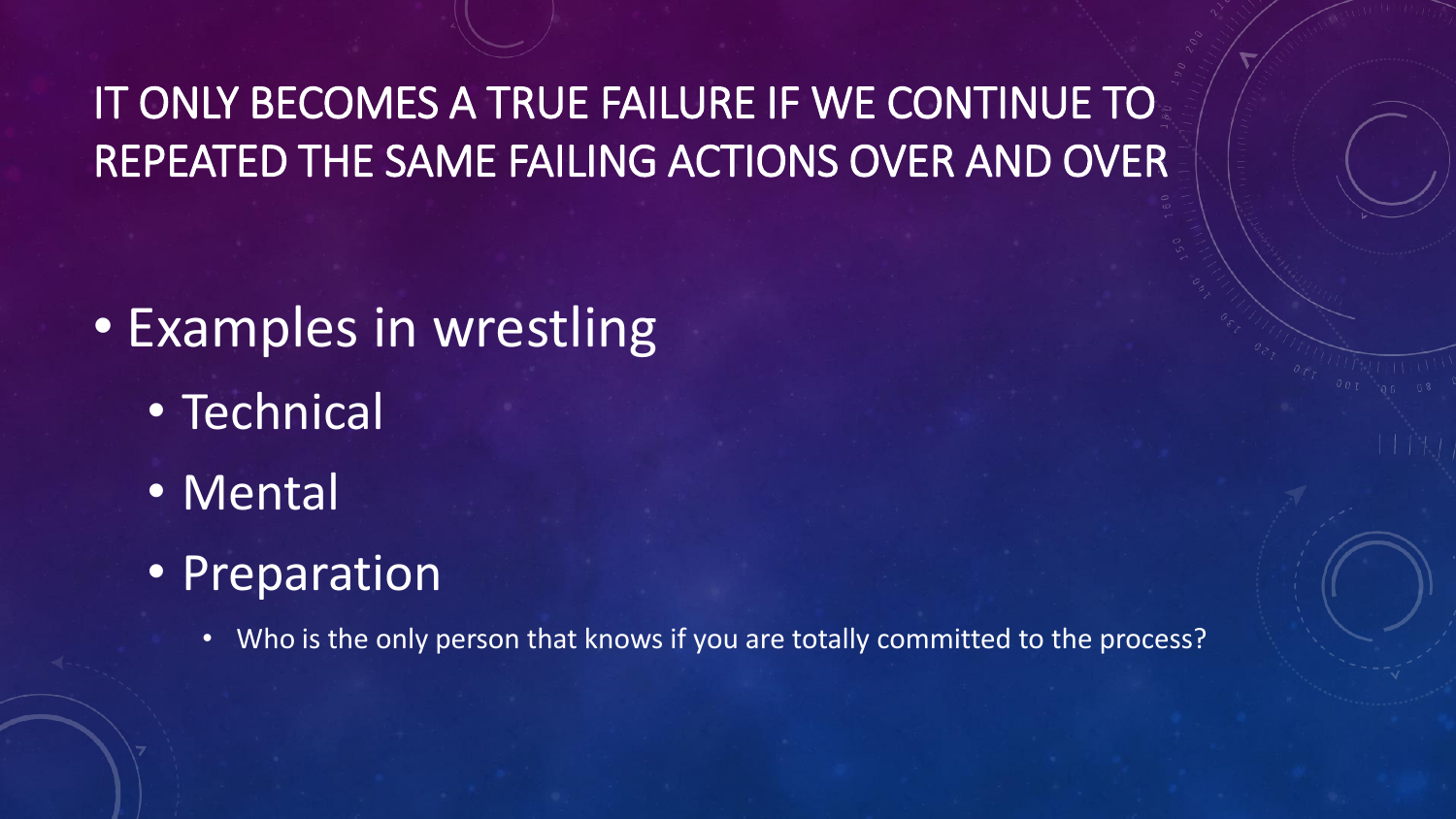# TAKING RISK

- IF YOU WANT TO INCREASE YOUR ODDS OF SUCCESS, YOU HAVE TO TAKE CHANCES.

Don't dare try

- 1. They rehearse impossibilities
- 2. They replace goals with pleasure
- 3. They replay the problems

Don't dare miss 1. They feed off impossibilities 2. They find pleasure in the goal 3. They fish for solutions

Motto: I would rather try nothing great and succeed than try something great and risk failure

Motto: I would rather try something great and fail than try nothing great and succeed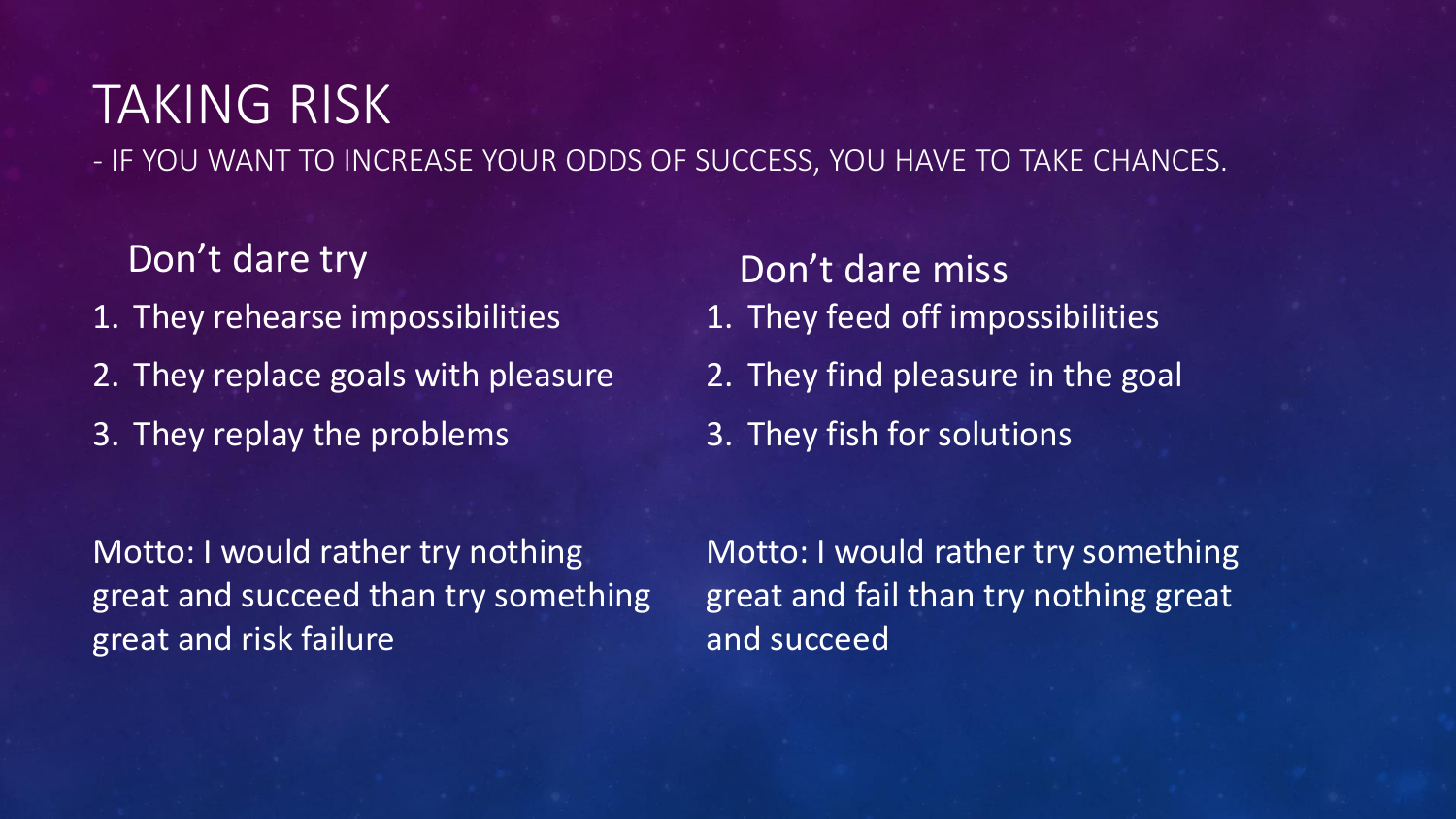#### FINAL THOUGHTS

- No matter what you've experienced, remember this: There are people who've had it better than you and done worse. And there are people who've had it worse than you and done better.
- For some reason, many people think everything in life should be easy, and when they find out that achievement takes effort, they give up. But success takes hard work.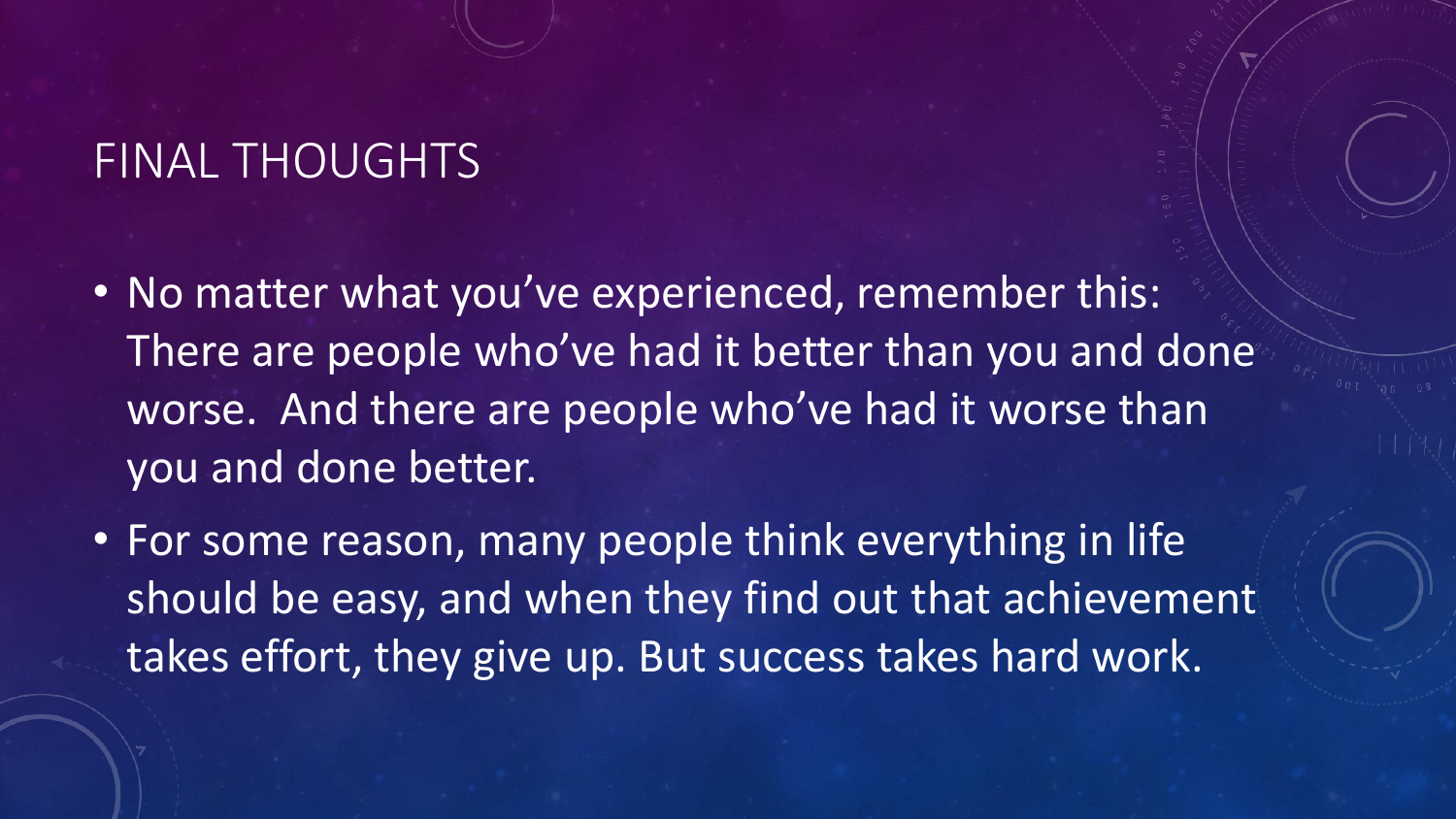#### WHAT IT MEANS IN OUR SPORT

- We have to take risk to have success
- The greater the challenge the greater the opportunity
- Do not take failures personally
- You have to have the ability to flush negative thoughts during matches, or bad matches
- Like life wrestling is difficult, fight on anyway with your goals in mind